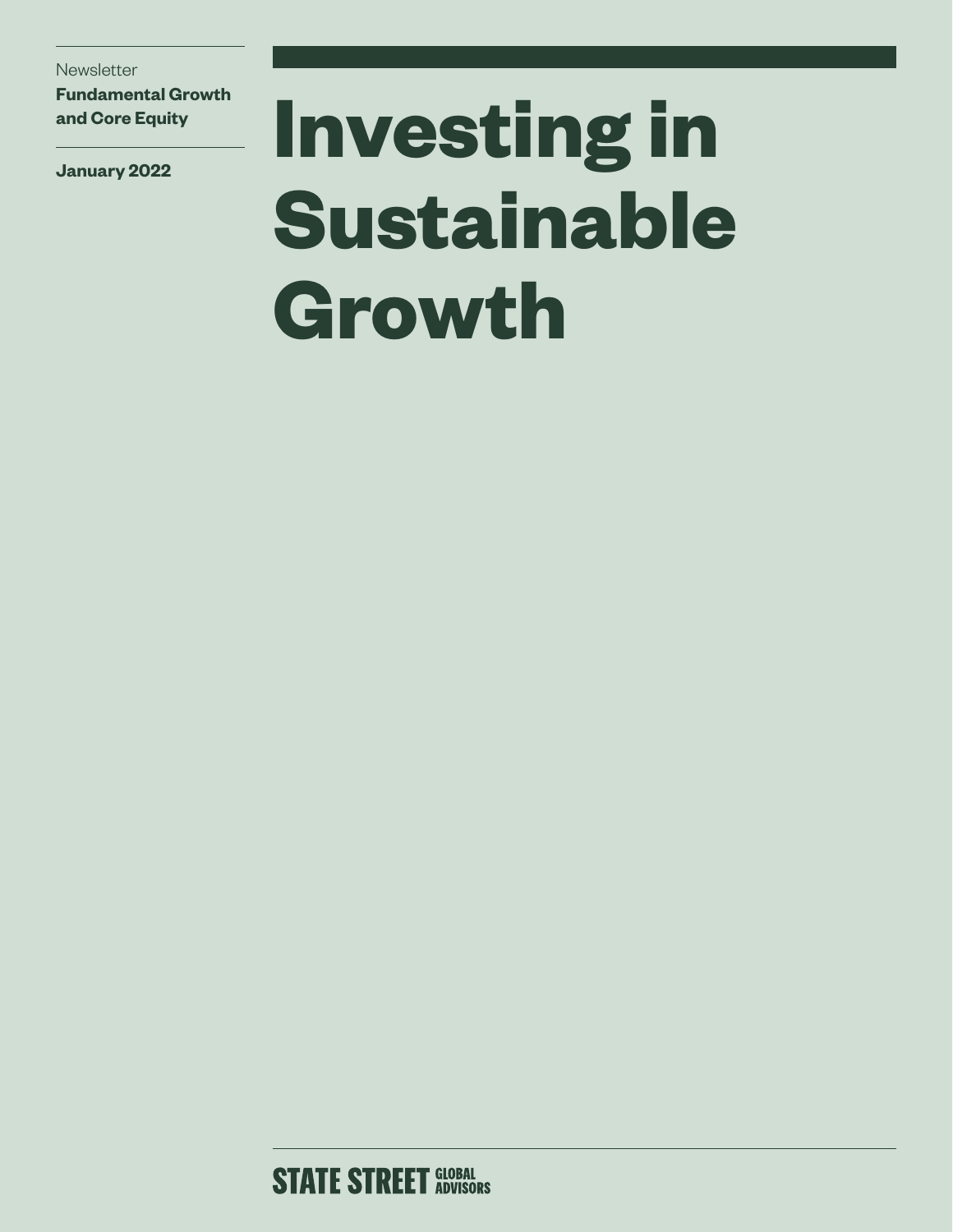| <b>Contents</b> | 3 | <b>Ready For 2022</b>                                                       |
|-----------------|---|-----------------------------------------------------------------------------|
|                 | 5 | <b>Central Banks Eye Digital Currencies</b>                                 |
|                 | 9 | <b>Fintech: Disruption and Innovation in Key</b><br><b>Emerging Markets</b> |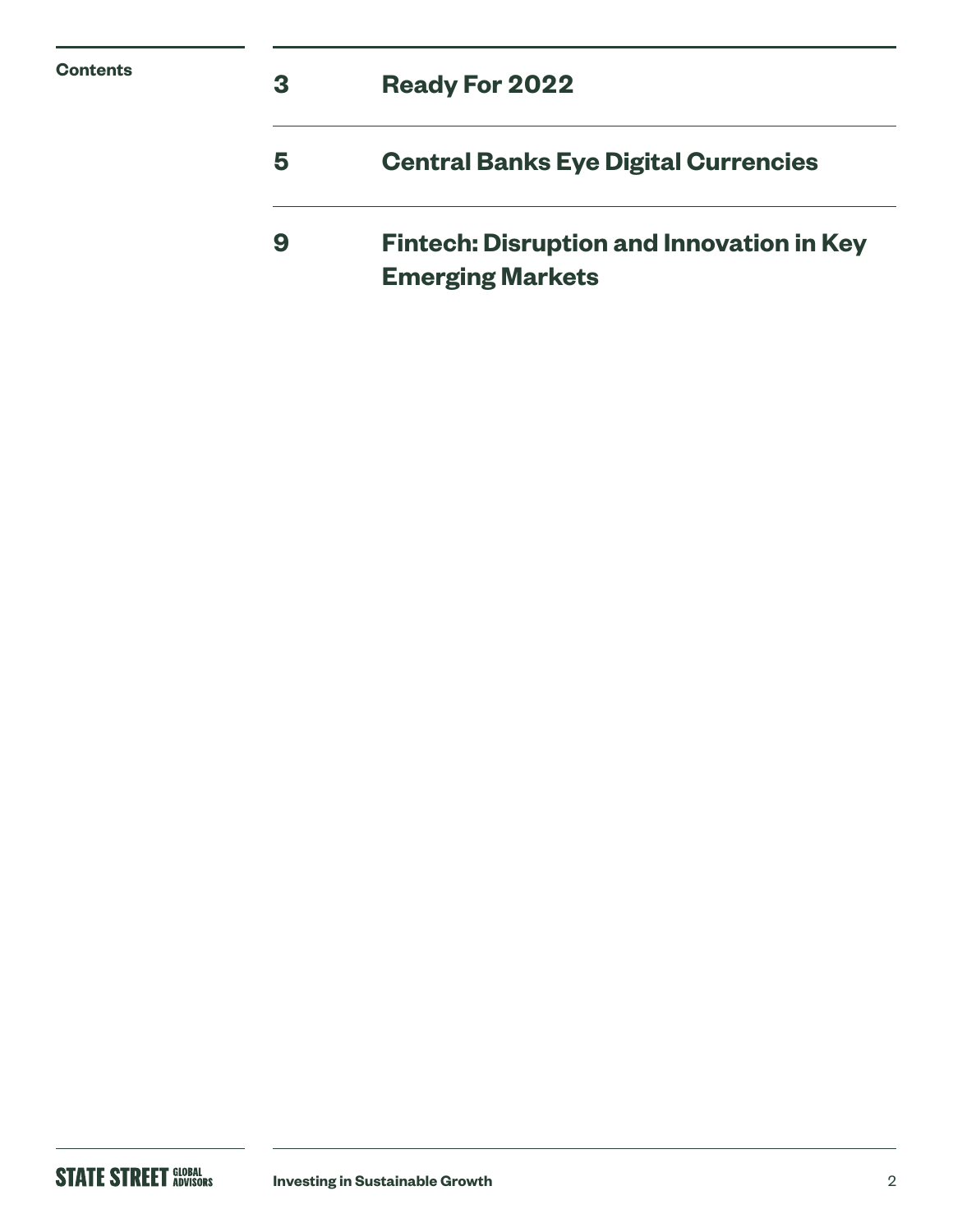### Ready For 2022



**Michael Solecki, CFA** Chief Investment Officer, Fundamental Growth and Core Equity

Global equity markets recorded a strong year in 2021, with a rally in December that pared losses from November's sell-off ensuring healthy final quarter returns. US equities carried global markets, with the S&P 500 index recording its strongest quarter for the year against the backdrop of robust consumer spending, a rebounding labor market, and monetary policy that remained accommodative.

The market overcame a litany of concerns through 2021, including uncertainties around resurgent COVID-19 case numbers, accelerating inflation and hawkish comments from central banks that tapering of bond purchases was on the horizon, most notably from the US Federal Reserve. In addition, Chinese market volatility and persistent global supply chain disruption continued to ripple through global economic activity.

On the positive side, equity investors found strength in focusing on corporate profitability, where earnings reported for the third quarter broadly beat market expectations, especially in the United States and Europe. Earnings surprises to the upside were a key catalyst for outperformance in 2021 and, in effect, allowed consensus forward valuations to fall despite the market's rise — this reflected the "benign derating" we spoke of earlier in the year.

The reopening trade faltered with the rise of the Delta and Omicron variants, and while some of the Fundamental Growth and Core strategies underperformed in the fourth quarter, China Equity Select, Global Equity Select, and Canadian Equity showed resilience in delivering positive relative performance for the year. The three and five year track records remain strong with the majority of the platform outperforming over both periods.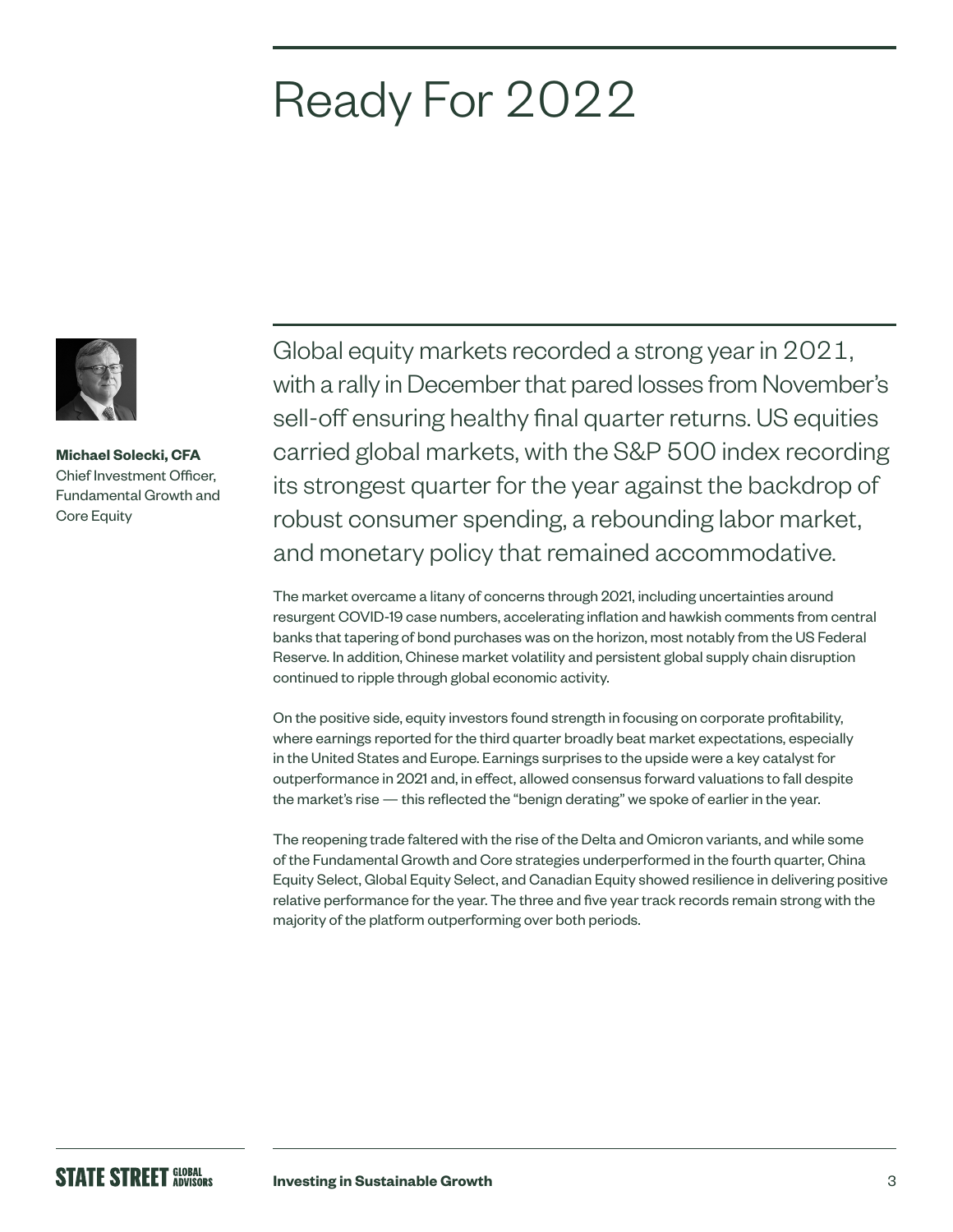Looking forward, our primary considerations for 2022 revolve around interest rates and inflation, COVID-19 infection waves/economic reopening, and continued progression of corporate earnings. The market three-way tug of war between reopening cyclical, risk-off, and long-duration growth continues, with the leading performers shifting frequently. In this environment, our positioning is balanced with exposure to quality, sustainable growth companies trading at reasonable valuations that we believe will perform well in this environment.

In this edition of our newsletter, our first article provides an overview of Central Bank Digital Currencies (CBDC). We discuss why central banks are focused on them and their potential impact. In the second article, we examine the impact fintech is having on developing economies in Latin America and EMEA.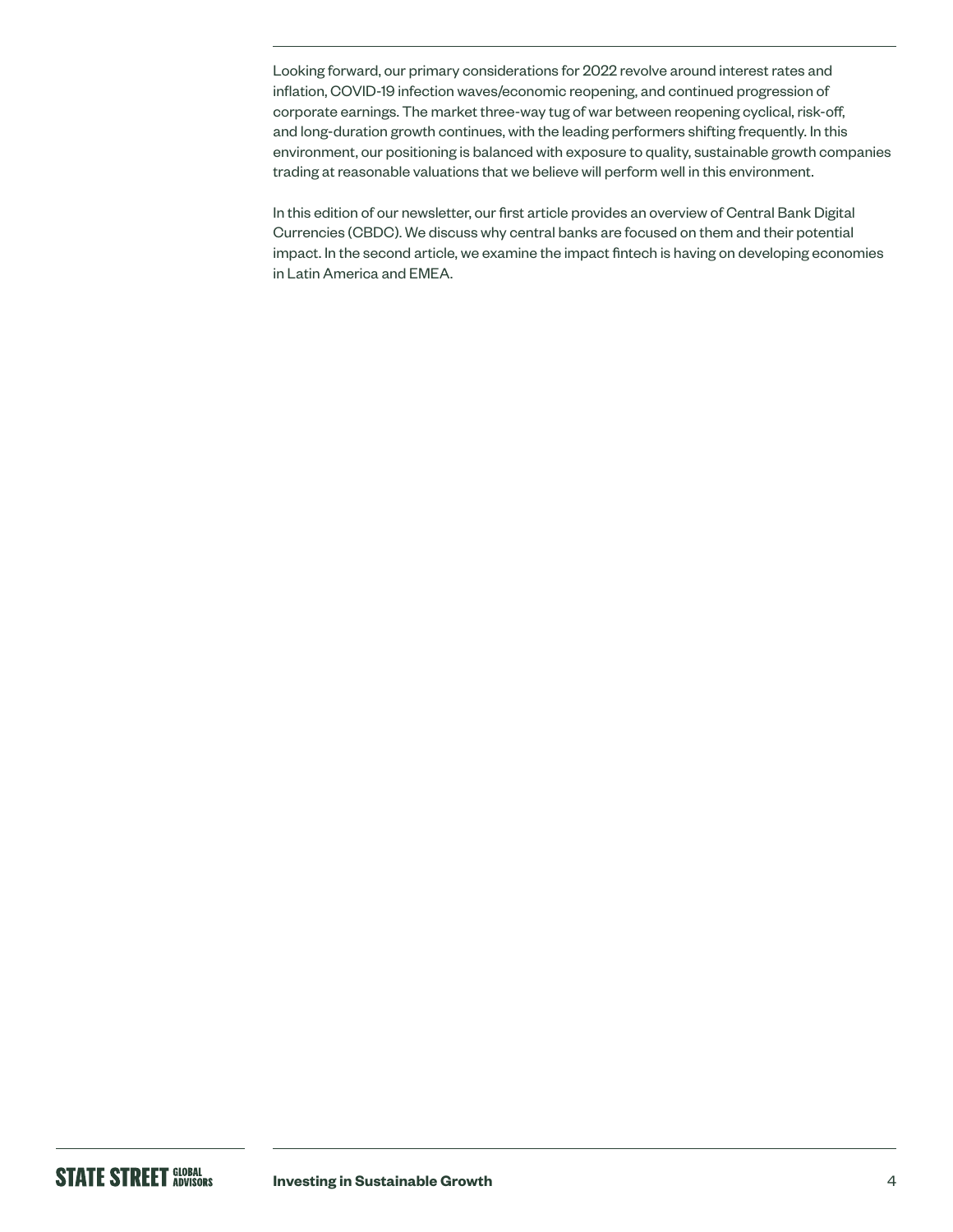### Central Banks Eye Digital Currencies

**Viki Farmaki, CFA** Research Analyst

**Eric Greenshields, CFA** Research Analyst

**Prescott Owusu** Research Analyst Digital currencies are increasingly in demand across the globe. Central banks have taken notice and are investigating the creation of their own Central Bank Digital Currencies. In this article, we explain what CBDCs are, why central banks are focused on launching them, and the threats and opportunities that this development poses for players within the current financial system.

#### **Understanding CBDCs**

At the outset, it is important to understand what a Central Bank Digital Currency ("CBDC") is and what it is not. A CBDC is a digital payment instrument, denominated in the national unit of account, which is *a direct liability of the central bank*, like cash<sup>1</sup> — so there is a backstop and this differentiates CBDCs from cryptocurrencies. CBDCs are effectively a digital form of money that is issued and backed by central banks. Currently, only financial institutions have access to electronic central bank money in the form of reserves, while a CBDC could be used by *households* and *businesses* to make payments and store value.2 The architecture of CBDCs can differ in how they are set up and how the public and private sectors work together, but the quintessential feature is that there is direct settlement in central bank money. The core features of any CBDC instrument and its underlying system include: ease of use; low cost; convertibility; instant settlement; continuous availability; and a high degree of security, resilience, flexibility and safety.<sup>3</sup>

What CBDCs are *not* are cryptocurrencies. The fundamental difference is that CBDCs are backed by central bank reserves whereas crypto assets are privately issued and not backed by any central party. They are not considered a currency or money as they are too volatile to be a reliable medium of exchange. A CBDC is designed to be a risk-free form of a currency issued by a central bank that would serve to deliver all the key functions of money.<sup>2</sup>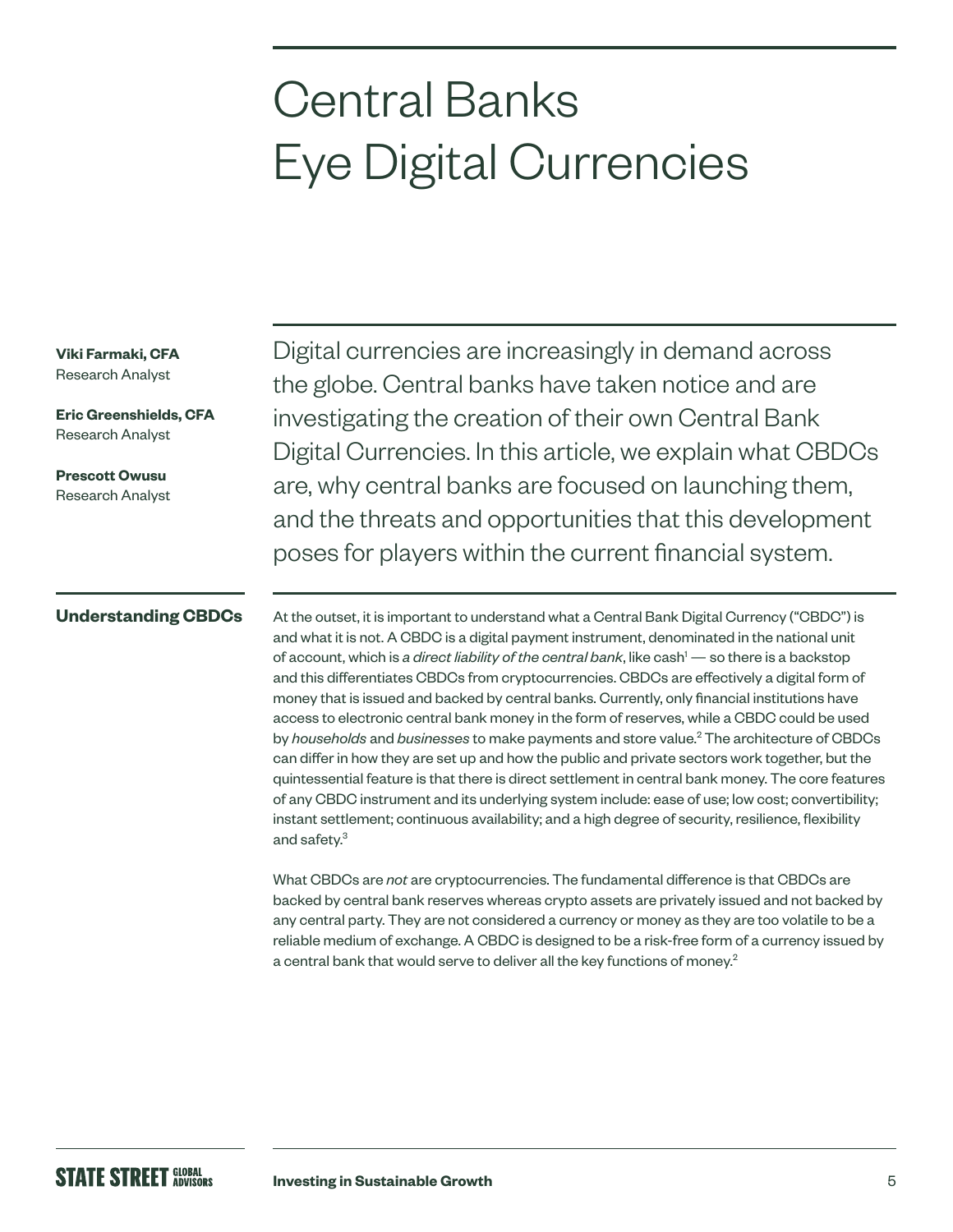#### Figure 1 **CBDCs are a New Type of Central Bank Liability**

| <b>Central Bank Balance Sheet</b> |                                               |  | <b>Possible Representations</b>           |                          |
|-----------------------------------|-----------------------------------------------|--|-------------------------------------------|--------------------------|
| <b>ASSETS</b>                     | <b>LIABILITIES</b>                            |  | 1. Accounts at the<br><b>Central Bank</b> | Individuals (Retail)     |
| Foreign Reserves                  | <b>Banknotes and Coins</b>                    |  |                                           | Intermediary (Wholesale) |
| Securities                        | Reserves (Commercial<br><b>Bank Deposits)</b> |  | 2. Tokens                                 | Retail                   |
| <b>Others</b>                     | <b>CBDC</b>                                   |  |                                           | Wholesale                |

CBDCs are a technologically advanced representation of central bank money

Current Electronic Central Bank Money

Source: Bank for International Settlements (BIS). For illustrative purposes only.

### **Why Central Banks Are Going Digital**

If CBDCs are just another form of cash, it is logical to question why central banks require them at all. In fact, up until recently central banks themselves did not see the need for CBDCs, but the tone has now clearly changed. A recent survey found that 80% of central banks are investigating the potential of CBDC and about half have progressed beyond conceptual research to experimenting and running pilots. ${}^{3}$  The key reasons driving increased central bank interest in digital currencies include:

**To Preserve Financial Stability and Central Banks' Status** CBDCs offer many of the benefits that are already present in the current cash-based system, but the increasing popularity of stablecoins (digital assets designed to have a stable price, such as Facebook's Diem) has helped incentivise central banks to develop their own digital assets. A stablecoin that goes mainstream is a potential threat to major central banks as an alternative method of payment. If a stablecoin was to take significant market share, the central banks would have diminished ability to influence their national money supply since they would not control the total supply of currency operating within their borders. In addition, private digital assets would take market share away from global payment systems, creating financial stability risks if it develops outside of a regulated global banking system.

**As Replacement for Cash** The pandemic has accelerated the decline in the use of cash and central banks consider CBDCs as a suitable substitute. Over time, physical cash has been losing popularity as the shift to credit and debit cards, as well as electronic payments, continued unabated — the COVID-19 pandemic has simply accelerated this trend. From a practical standpoint, cash is costly to make, to store, and is easily lost; in contrast, a CBDC would be cheap to make and have a system that records the location of the digital asset. Digital transactions that take place today are all claims on physical cash, but the same transactions via CBDC would be claims to digital assets that are backed by a central bank and offer the same kind of safety as cash.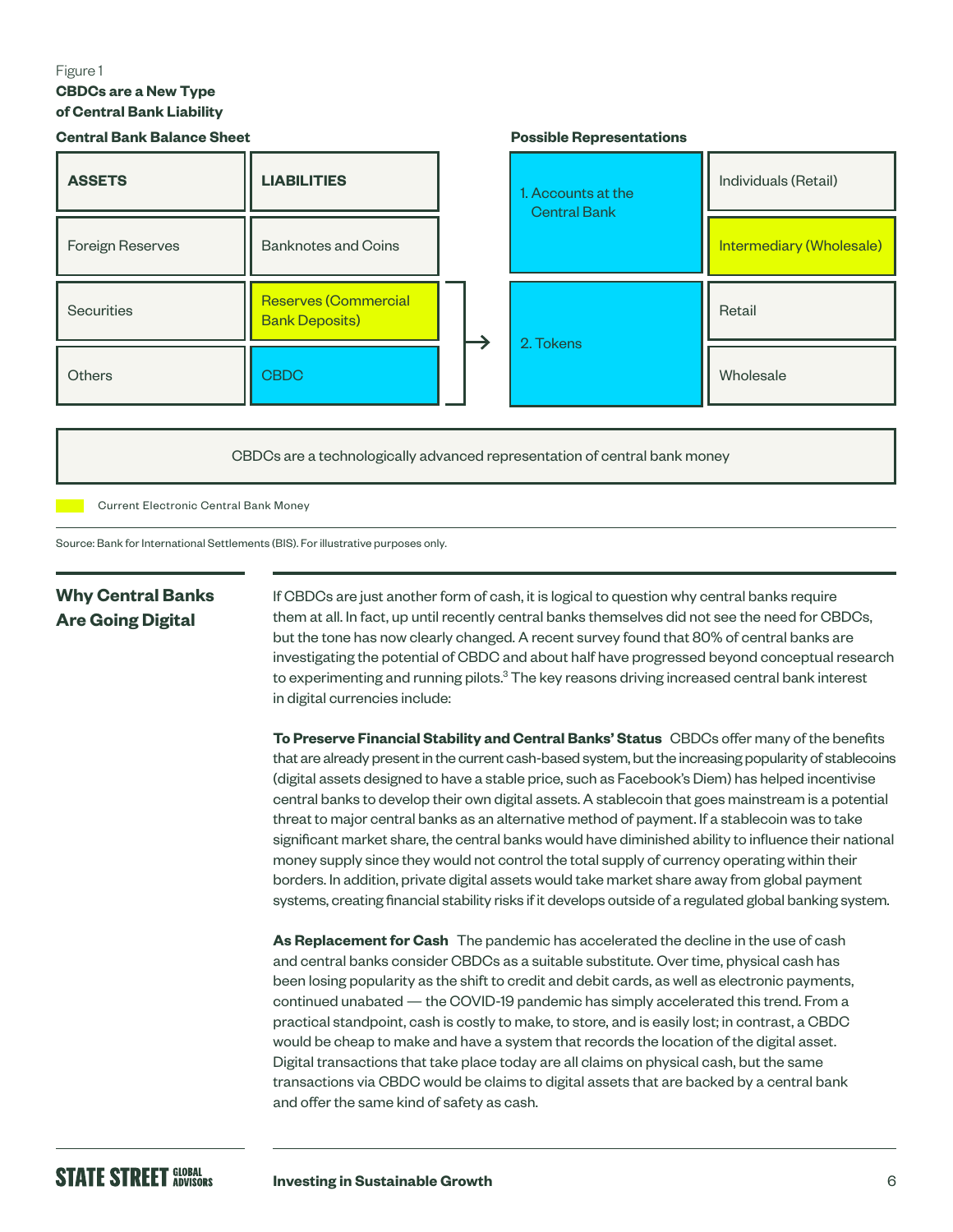

2020



Source: McKinsey & Company. The 2020 McKinsey Global Payments Report.

**Improved Access** CBDCs are useful in improving access to central bank money for those who are on low incomes, are non-banked, and for those who live in jurisdictions where physical cash is in decline. CBDC transfers across borders offer several benefits over the current system, including settlement recording and increased liquidity, which leads to a more open and safe global monetary system. For the low income or non-banked groups, the benefit is clear: a CBDC would facilitate an almost immediate form of payment to individuals instead of sending checks via mail to low income or rural families.

#### **ff** We think it is important that any potential CBDC could serve as a complement to, **and not a replacement of, cash and current private-sector digital forms of the dollar, such as deposits at commercial banks"**

— U.S. Federal Reserve Chair Jerome E. Powell, May 20, 2021

**Potential to Expose Illegal Activity** Finally, CBDCs could potentially evolve to expose illegality as it would allow for greater transparency relative to the use of banknotes. Studies have found that about a third of all US dollars in circulation are used for criminal activities and tax evasion.<sup>4</sup> By implementing capital controls, such as limiting the amounts of cash withdrawal, electronic payments would inevitably increase — Greece's experience serves as a good example of this when they implemented capital controls 2015. The Bank for International Settlements (BIS) has also stated that cryptocurrencies have been used to facilitate financial crimes, so offering a CBDC in place of cryptocurrency should help stem the flow of illegal money.

#### **CBDCS and the Financial System**  Threats and

**Opportunities** 

The principal concern for the existing system is that the banks and payment networks could theoretically be disintermediated by the central banks. The central banks could take deposits directly and allow for electronic payments between merchants and individuals, thus diverting revenues from banks and payment networks. However, central banks have clearly communicated that they are looking for a public-private partnership, which makes sense when one considers the cost and complexity of the distribution function of the current system. For example, central banks are unlikely to be eager to take on the burden of customer onboarding and account maintenance; providing technology support; offering bundled services around checking and banking deposits; or creating from scratch networks of merchants willing to accept CBDCs. Commercial banks are better at client facing, account opening, and at offering more sophisticated financial products to customers.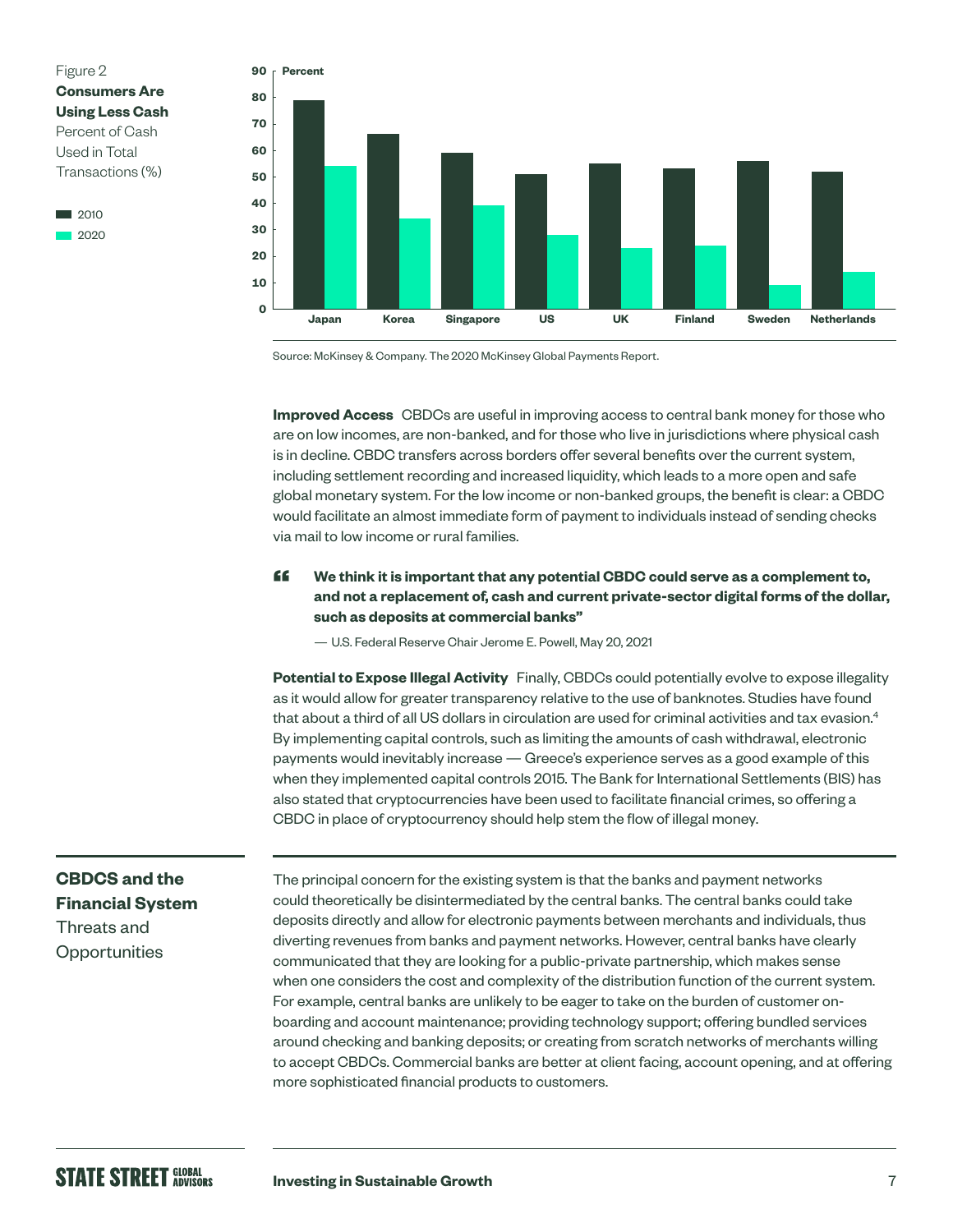Central banks would likely want to augment, not replace, existing hard currency, so a scenario in which central banks completely bypass the existing structures would imply that they would have to take over the running of bank branches and/or ATM networks. Furthermore, banks have historically been the most effective underwriter and distributors of credit, which is the cornerstone of creating the multiplier effect in the monetary system. In addition, bank profits fund deposit insurance and reserves for credit losses, while payment companies' profits absorb fraud losses and fund systems for fraud prevention — both of which create an important buffer for the economy in bad times. Finally, central banks are keenly aware that they need to design a system that does not create incentives that would exacerbate stress in the economy. If everyone sought to move their money out of risky investments into CBDCs at the first sign of stress, it would result in a "bank run" of epic proportions. It seems unlikely that central banks, which in most cases have spent centuries developing well-oiled national banking and payments systems, will be motivated to disintermediate existing players.

We would argue that CBDCs could represent more of an opportunity than a threat for the existing players. A widely-adopted digital currency would certainly make some banking and payment functions cheaper to operate, and this should result in overall lower costs to the current players. A nationally-sponsored digital currency could bring people who were previously "unbanked", into the electronic banking system and make it possible for banks to serve them profitably this would increase the total addressable market for both banks and payments. The potential reduction in fraud and theft would also accrue benefits to the banking system. CBDCs will also likely foster continued innovation in the banking system and support fintech, which in turn should make the whole system more efficient.

#### **In Conclusion — CBDCs Are Coming**

We believe that CBDCs are not just likely, but a foregone conclusion — the efficiencies and benefits of digital currencies are just too great for central banks to ignore. However, we envision a world where the current banking system works in partnership with the central banks, and the benefits of CBDCs accrue to both. Private capital in conjunction with government regulatory support will be critical, as it has always been, to support a well-functioning national banking system. In this world, high-quality financial and payments companies will have the ability to generate sustainable growth — from an investment perspective, we believe these companies will provide good return opportunities when purchased at reasonable valuations.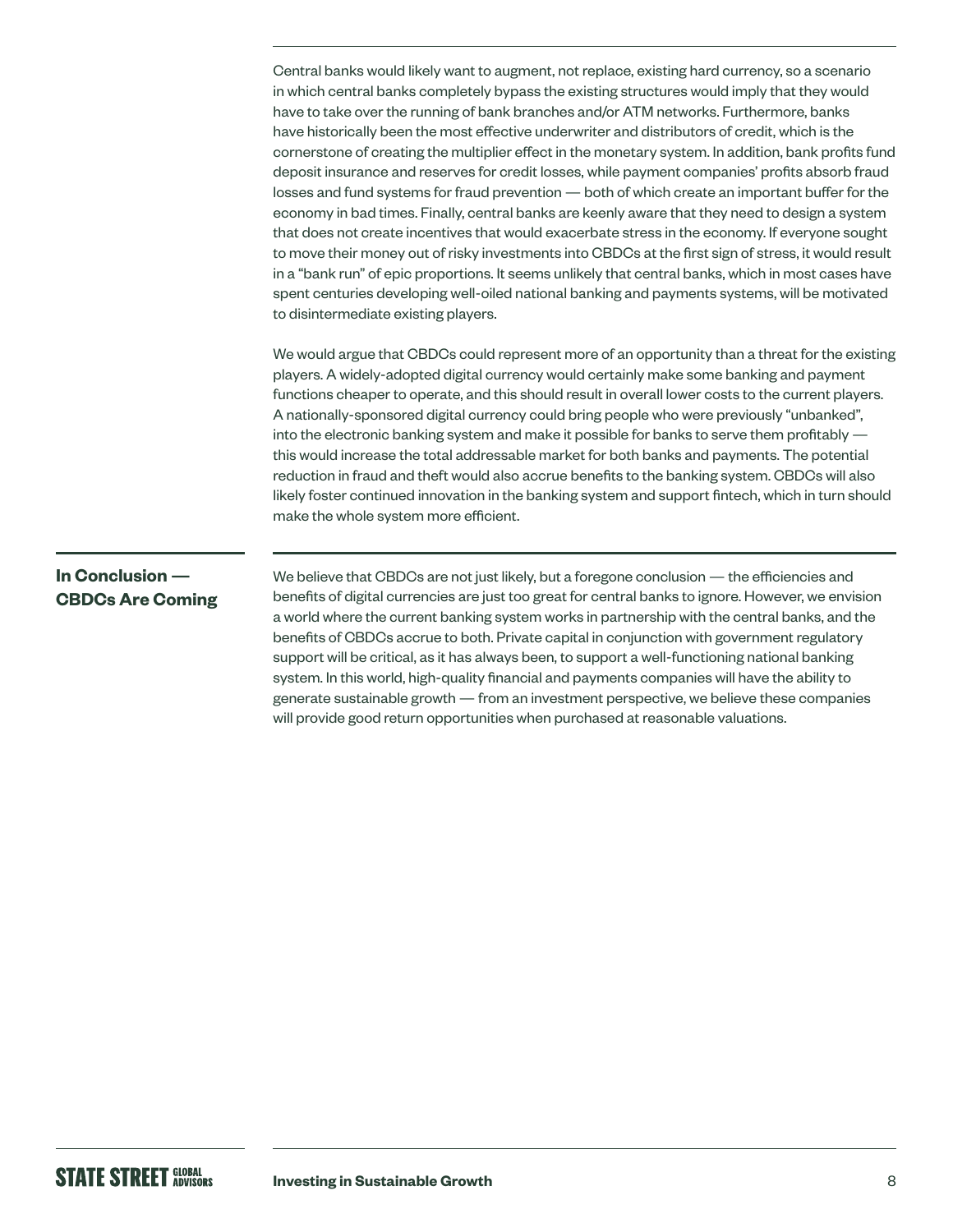## Fintech: Disruption and Innovation in Key Emerging Markets

**Michelle Middleton**

Research Analyst

**Vera Rossi** Research Analyst Significant advances in technology have taken place across industries over the past 20 years, and financial services are no different even though the sector's adoption of technology has been relatively slow. This has been largely due to heavy regulatory burdens, as well as bureaucracy and resistance from consumers, merchants, governments, and institutions. But this is changing.

The COVID-19 pandemic has been a strong catalyst for adoption of technology in financial services, helping the industry move away from traditional in-person banking. Customers are more willing to try online banking and financial institutions are finding new ways of selling to customers and providing financial services through digital platforms. As a result, banks with strong digital platforms generally performed extremely well during the pandemic-driven lockdowns. Large traditional banks have been incorporating and launching new digital products to keep up with market trends but have faced intense competition from new challengers who are nimble, efficient, and less burdened by bureaucracy.

### **The Fintech Revolution**

Fintech, or financial technology, is defined as computer programs, software and other technology that supports, facilitates or delivers both banking and financial services. Fintech merges technology and financial services and is being adopted not only by startups but also by large established institutions for the creation, management and delivery of financial services. Progress has differed by geography and in this article we will introduce and explore the state of fintech in the developing regions of Latin America and EMEA (Europe, Middle East, and Africa), focusing on the large incumbent financial institutions and their biggest challengers.

Latin America and the EMEA regions are excellent places to enter the fintech business as the market characteristics and demographics appear very favorable for potential success. These include:

- Markets with a high concentration of large banks with low service quality and high fees
- Large unbanked populations, creating opportunities to explore new market segments
- High internet penetration and/or high smartphone usage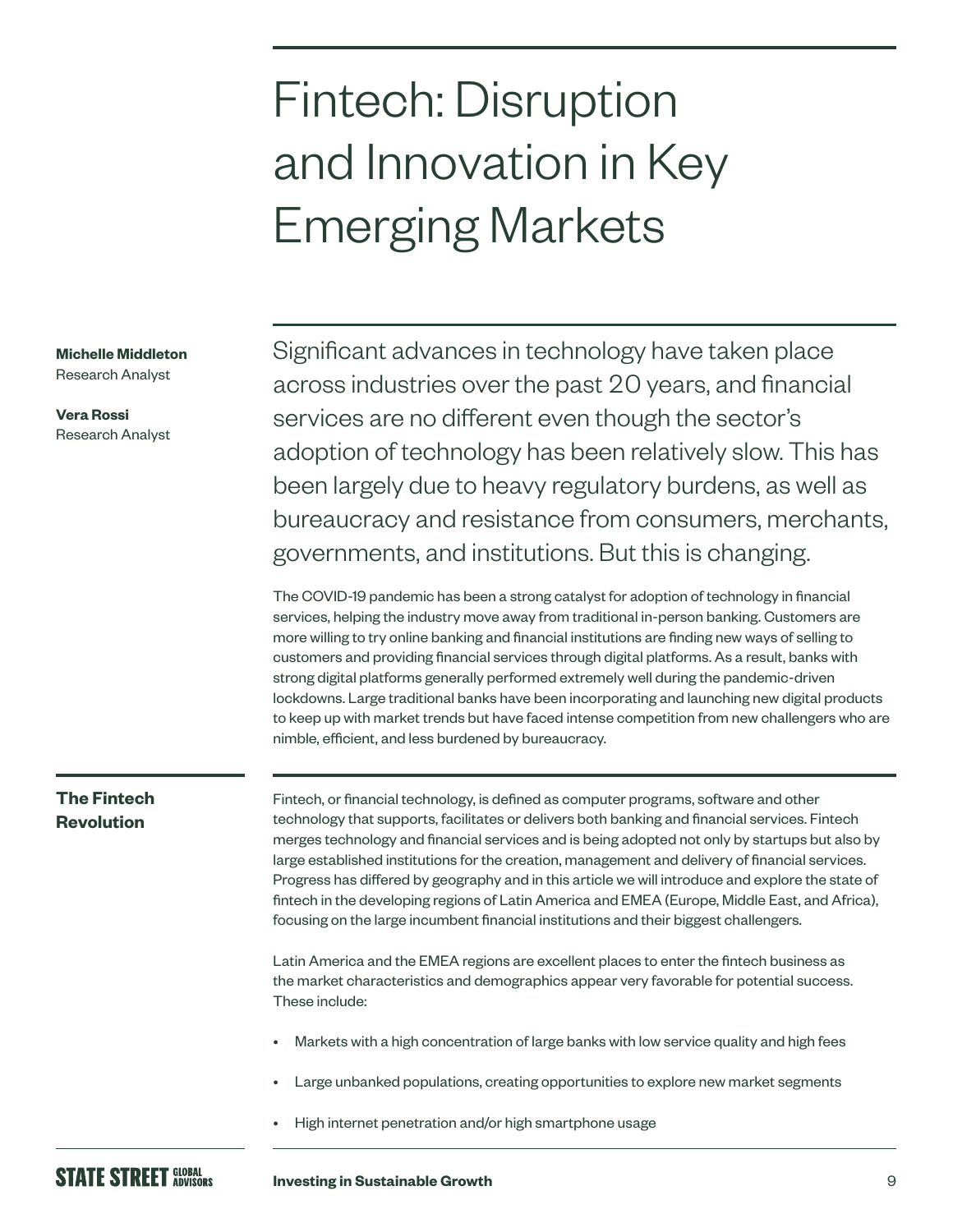#### Figure 3

**Fintech Market Exposure and Penetration Rates by Region in 2020**

|                     | <b>Internet Penetration,</b><br>% Population | <b>Mobile Penetration,</b><br>% Population | <b>Financial Penetration,</b><br>% Population* | <b>Payments Over Internet,</b><br>% of Total Payments |
|---------------------|----------------------------------------------|--------------------------------------------|------------------------------------------------|-------------------------------------------------------|
| <b>Brazil</b>       | 74                                           | 97                                         | 70                                             | 59                                                    |
| <b>Mexico</b>       | 72                                           | 93                                         | 38                                             | 32                                                    |
| <b>Russia</b>       | 85                                           | 164                                        | 76                                             | 26                                                    |
| <b>South Africa</b> | 68                                           | 162                                        | 70                                             | 39                                                    |
| China               | 65                                           | 118                                        | 80                                             | 86                                                    |
| <b>US</b>           | 89                                           | 134                                        | 93                                             | 50                                                    |
| <b>World</b>        | 57                                           | 108                                        | 68                                             | 53                                                    |

\* Account ownership at a financial institution or with a mobile-money- service provider (% of the population ages 15+). Source: World Bank.

#### **Latin America**

Brazil — Fintechs Disrupt Traditional Banking

Brazil's financial services penetration is 70%, slightly above the world average of 68%, according to The World Bank. In terms of percentage of payments over the internet, Brazil is at 59%, which is above the world average of 53%. In Latin America, Brazil has the most developed fintech industry, with 771 fintech companies operating in the country as of 2020.<sup>5</sup> Approximately 35% of those firms were operating for less than a year.

In the Brazilian fintech ecosystem, payments are the largest vertical with 190 companies, or 25% of the total. Financial advice moved into second position in 2020 with 122 (16% of total), overtaking lending with 114 (15%).

The largest fintech players with well-established operations are PagSeguro (payments), XP (investments), Stone (digital banking, payments, lending), Nubank (lending) and Banco Inter (digital bank). Mercado Pago, the fintech arm of ecommerce player Mercado Libre, is among the largest — it is mainly focused on payments but is quickly expanding into lending and investments. However, the majority of the other fintech players are still in early-stage development with relatively small operations.

The success of fintech in Brazil was driven by a highly-concentrated banking system, expensive fees, and product and service offerings with limited client segmentation. This environment, combined with the development of new technologies and changing regulation, created an opportunity for new entrants to disrupt the incumbents' business. The legacy banks in Brazil have reacted to the competition in the last three years, investing heavily in technology, improving client segmentation with product and service offerings, and diversifying revenues. In addition, the increase in digitalization created cost-saving opportunities, with headcount reductions, traditional branch closures, and the creation of digital branches.

Looking forward, 2022 will likely be challenging for fintech in Brazil due to a deterioration in the macro environment. Execution risk will be higher as most of the fintech players are still in the early stages of operations, with the exception of the large and well-established firms. Their gains in market share are likely to be more limited from here due to the increase in funding costs, higher delinquency rates and more limited access to capital. The quality of clients and potential monetization have not been tested, increasing the uncertainty in a weaker economy.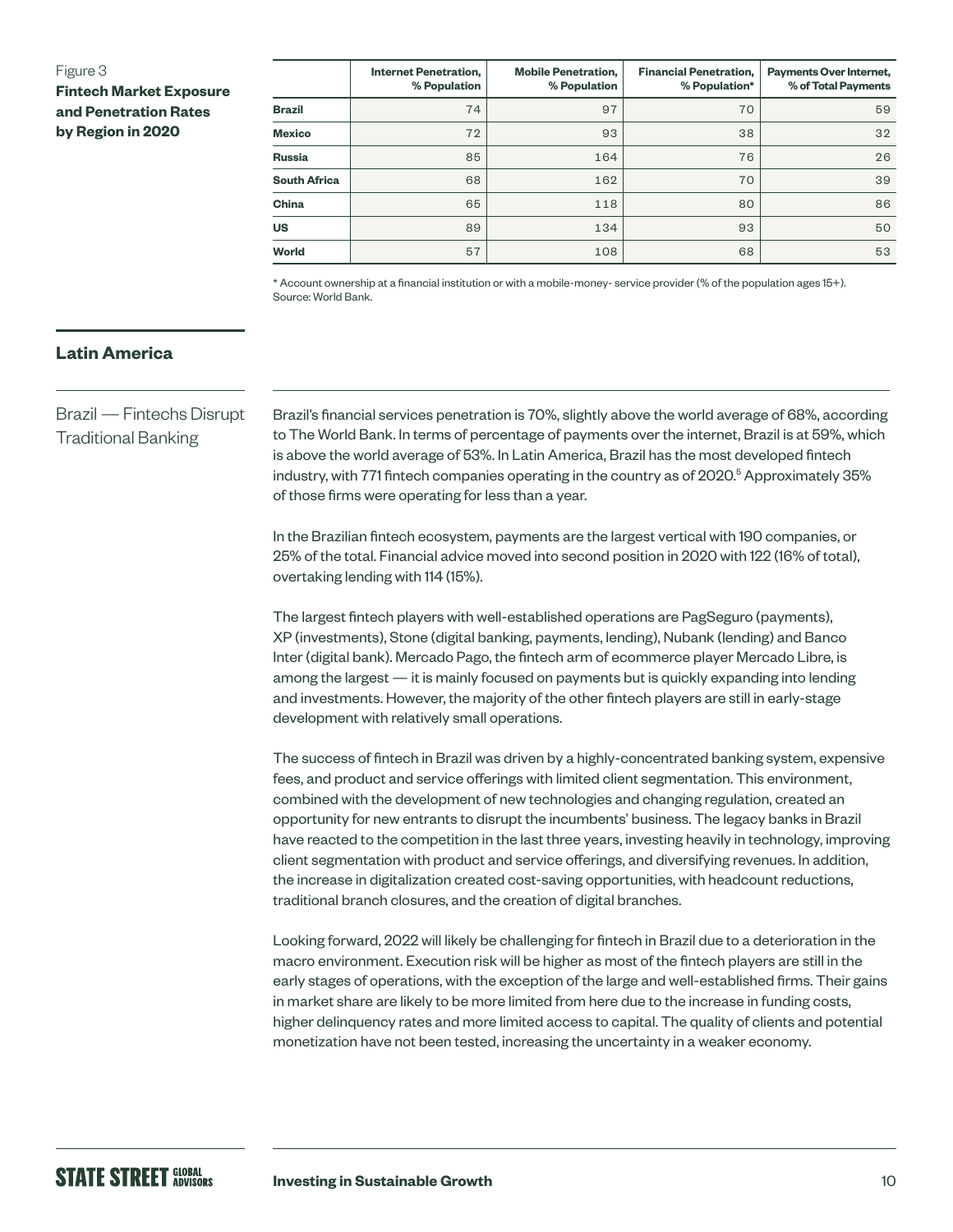| Mexico - Fintechs<br><b>Target Unbanked</b><br>Population | Fintech plays a very different role in Mexico compared to Brazil. Fintech is expanding financial<br>services in Mexico, while it is disrupting the industry in Brazil. Mexico's financial services<br>penetration rate of 38% is well below the Latin America average of 54% and the world average of<br>68%. In terms of payments over the internet, Mexico is at 32% versus the Latin America average<br>of 48% and the world average of 53%. Informal systems are widely used in the country and the<br>population has an overall negative perception of financial institutions in general. Smartphones<br>and internet penetration are at similar levels to Brazil and other countries in Latin America, so the<br>environment is favorable for technology access to increase financial services penetration.<br>There are about 450 fintechs in Mexico, with the number of companies growing at an average<br>rate of 23% in the last four years. <sup>6</sup> The players have been focused on the unbanked population,<br>filling the large gap left by the traditional banks, with better market segmentation and innovative |
|-----------------------------------------------------------|--------------------------------------------------------------------------------------------------------------------------------------------------------------------------------------------------------------------------------------------------------------------------------------------------------------------------------------------------------------------------------------------------------------------------------------------------------------------------------------------------------------------------------------------------------------------------------------------------------------------------------------------------------------------------------------------------------------------------------------------------------------------------------------------------------------------------------------------------------------------------------------------------------------------------------------------------------------------------------------------------------------------------------------------------------------------------------------------------------------------------------------|
|                                                           | and low-cost products and services. Fintech is present in several verticals with payments and<br>remittances companies leading the services and products offerings, followed by consumer<br>lending, digital banking and, recently, insurance.                                                                                                                                                                                                                                                                                                                                                                                                                                                                                                                                                                                                                                                                                                                                                                                                                                                                                       |
|                                                           | In contrast to Brazil, the traditional financial institutions in Mexico already have competitive<br>fees. As a result, fintechs focus more on product and services innovation. Fintech players are<br>gaining share by improving market segmentation with more client-tailored products for diverse<br>demographics and better customer service. Traditional banks and fintechs have been targeting<br>different market segments in terms of demographics and risk level, with fintech players focusing<br>on lower income, especially in lending. As fintech companies gain scale, they expand to other<br>demographic segments, potentially cannibalizing the business of traditional banks. Venture<br>capital has played a big role in funding Fintech startups in Mexico, where approximately 60% of<br>the companies are receiving funding.                                                                                                                                                                                                                                                                                    |
| <b>EMEA</b> (Europe,<br><b>Middle East, Africa)</b>       | Over the past 10 years, financial services' penetration in the EMEA region has grown substantially<br>and is now in line with the world average of 68%. Turkey and Greece are growing the fastest,<br>increasing seven-fold since 2010. The Czech Republic has the highest penetration rate, followed<br>by Poland and Hungary. The fintech industry across the Middle East and Africa is still in its<br>infancy and offers significant upside potential. Africa has limited penetration of financial products<br>and internet, while Middle East banking consumers are seeking better digital products as the<br>offerings are still relatively limited even after investments in recent years. In the UAE, where the<br>population is young and smartphone and internet penetration is over 90%, digital-only banks are<br>growing much faster than elsewhere in the wider region. Traditional banks will need to step up<br>their pace of investment in technology to counter the growing threats.                                                                                                                               |
| Russia - Incumbents<br>in Strong Position                 | Russia's pace of digital banking adoption has been one of the fastest in the region. With a large<br>population of 145 million people and internet penetration of 85% - the largest internet audience<br>in Europe - and a supportive regulatory environment, it's an attractive place to do business with<br>a long runway of potential growth. Furthermore, Russia's financial services' penetration rate of<br>76% is well ahead of the world average of 68%, and the share of credit card payments in Russia<br>increased from 30% to 70% in the five years to 2020.                                                                                                                                                                                                                                                                                                                                                                                                                                                                                                                                                             |
|                                                           | With 373 banks, Russia's banking system is fragmented, but the top five banks account for<br>approximately 65% market share in consumer loans. <sup>7</sup> There is a strong state influence in the<br>banking sector with the clear leaders being Sberbank, 50% owned by the central bank, and VTB,<br>61% owned by the Russian government. Tinkoff Bank (TCS) started off as a digital monoline<br>bank, specializing in credit cards, and has never had a physical franchise. It has now expanded<br>into conventional banking and is a strong challenger to Sberbank and VTB. However, Sberbank                                                                                                                                                                                                                                                                                                                                                                                                                                                                                                                                 |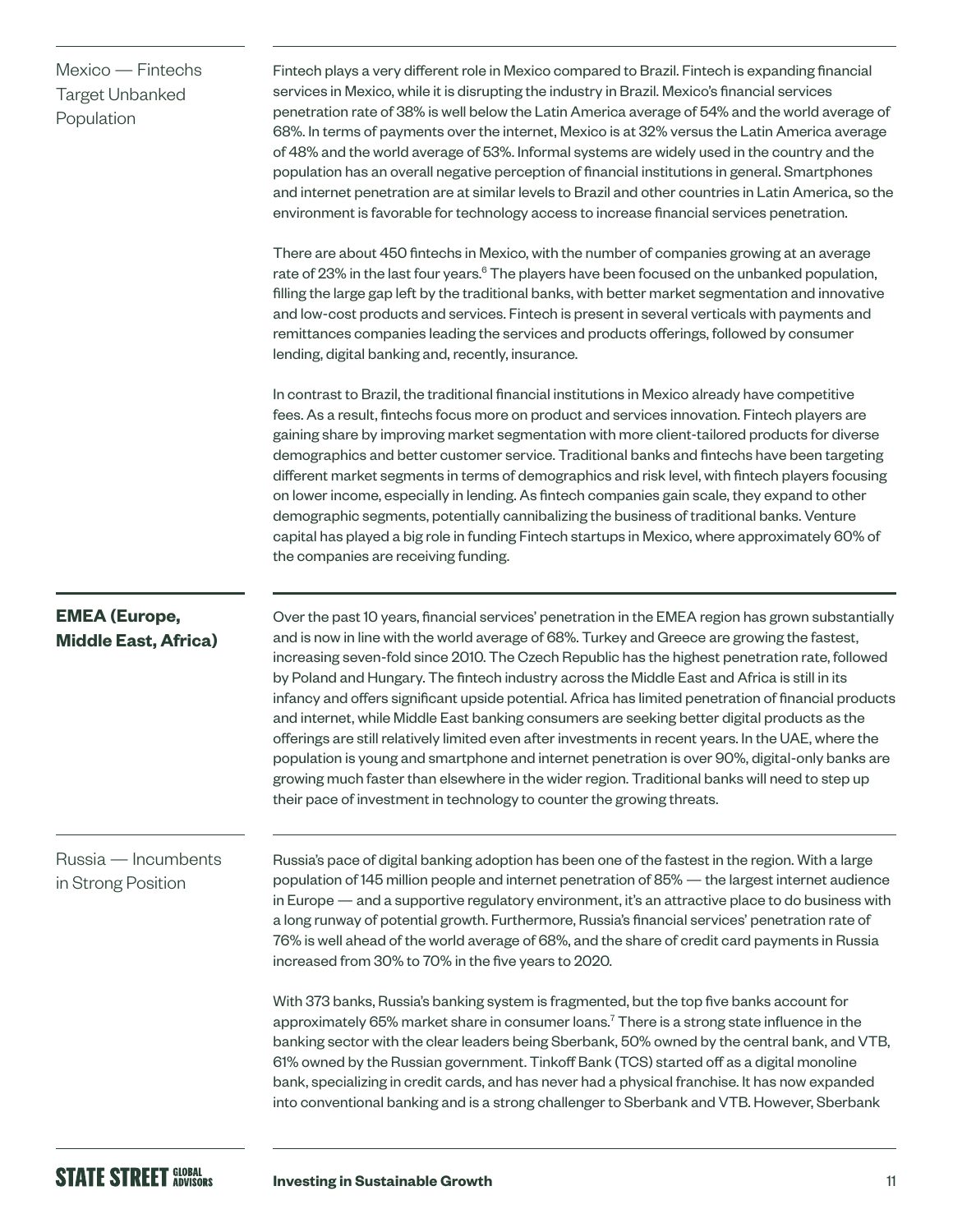was an early adopter of digitalization and has continued to focus and build out its digital platform, which has allowed it to stay very competitive against the newcomers. Sberbank has spent RUB 150 billion (~\$2 billion) over the past six years on non-financial M&A.<sup>8</sup> Its digital customer base increased from 27 million in 2014 to 75 million in 2020.

The industry continues to be in flux as a number of local non-financial internet companies have acquired banking licenses recently including Yandex, Ozon and Wildberries. Competition will remain an issue for the foreseeable future, but with the largest IT staff in Russia, and the largest customer base by a significant amount, Sberbank continues to take a leading role in the country's technological transformation.

#### South Africa — New Challengers Emerge

South Africa has a relatively concentrated banking market with a high risk of disruption by fintechs and challenger banks. Internet penetration in South Africa is at 68%, slightly behind the world average. However, banking penetration is at 70% while smartphone penetration is more than 90%.

In the early 2000s, incumbents Firstrand and Standard Bank were dismissive of the digital threat and were relatively slow to act, leaving them at a disadvantage as challengers emerged. Capitec launched in 2001 as a microlender, but within a few years garnered more than a 20% market share, and this continues to grow in key retail and SME products. Capitec has several advantages over incumbents, including their early adoption of a digital platform as well as having products and services that are simple, affordable, and accessible to people of all income levels. New challengers have emerged recently — these include digital bank TymeBank, which is a mass-market, low-cost player with 4% market share; and Discovery Bank, which has picked up a 0.7% market share, targeting the middle to higher income population with a full-service banking offering with a generous reward program.

Competition in South Africa is intense with not just banks and financial institutions adopting digital platforms, but also mobile operators such as MTN, Vodacom, and Telkom. Although these mobile companies have not found much success in the mobile money business so far in South Africa, they continue to represent a threat. The top three traditional banks, with 57% client share, have spent large amounts of money building out their digital offering, and they will need to continue to do so to maintain leadership. With so many different types of fintech players in South Africa, it remains to be seen who will achieve the most success.

#### **In Conclusion**

Our approach is focused on quality and long-term sustainable growth. We prefer companies with established and sustainable competitive advantages over more speculative early-stage startups. We also believe companies with product and service offerings in a multitude of verticals will be more successful in the long term. While many of the startups may offer significant investment gains in the short- to-medium-term, we prefer to invest in established banks such as Russia's Sberbank, that are investing in technology and adopting fintech, or well-established disruptors from other industries, such as Latin America's Mercado Libre, that have the scale to become a fintech leader in the region.

This information should not be considered a recommendation to invest in a particular security or to buy or sell any security shown. It is not known whether the securities shown will be profitable in the future.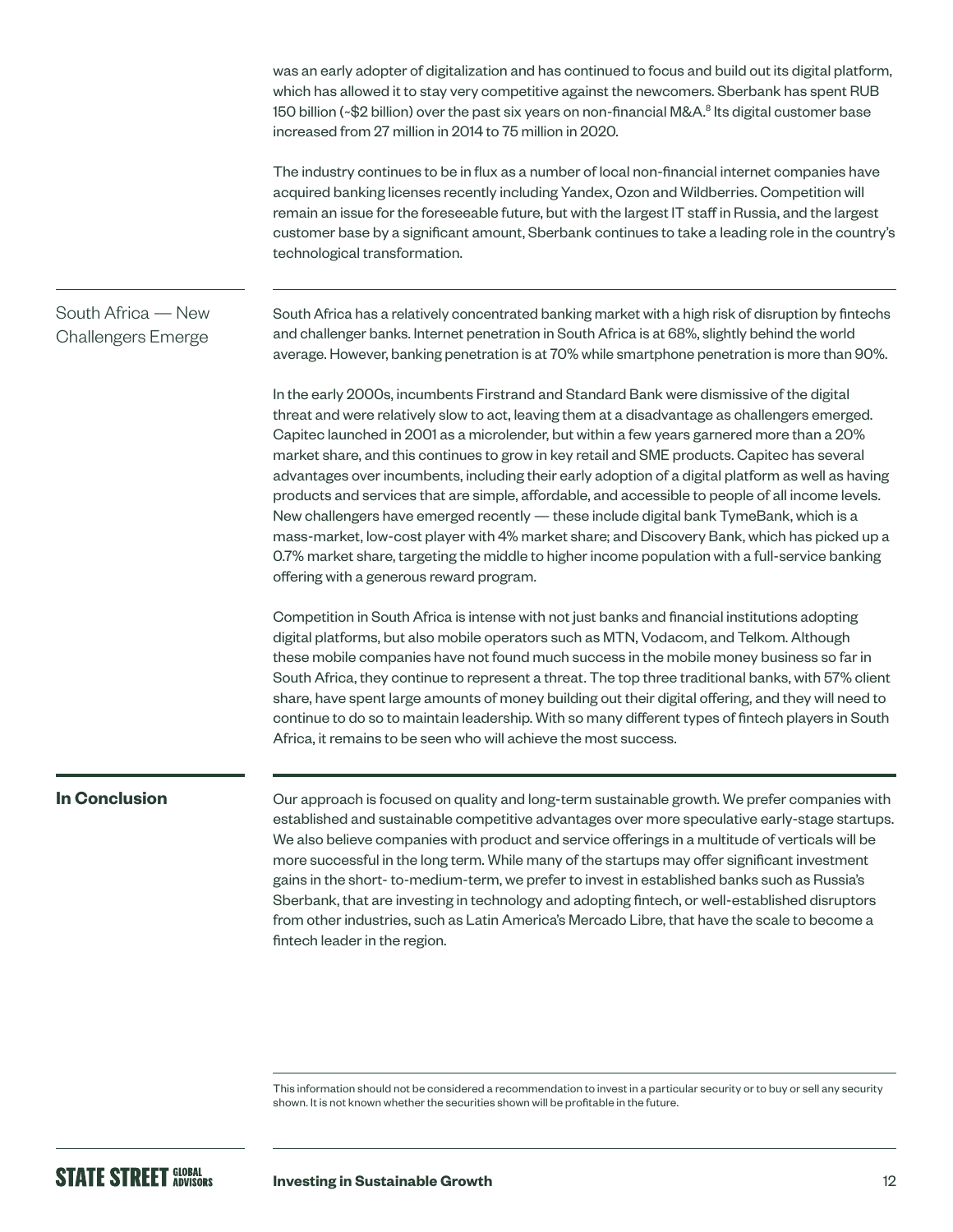#### **Contributor**

#### **Nicholas Trager**

Portfolio Specialist, Fundamental Equities

- **Endnotes** 1 BIS speech by Agustin Carstens, General Manager.
	- 2 BOE "Discussion Paper: Central Bank Digital Currency" March 2020.
	- 3 BIS "Central bank digital currencies: foundation principles and core futures" October 2020.
	- 4 Rogoff, Kenneth S. 2016, The Curse of Cash, Princeton University Press.
	- 5 Fintech labs Fintech Lab: Report Radar FintechLab — August 2020: [http://fintechlab.com.br/index.](http://fintechlab.com.br/index.php/2020/08/25/edicao-2020-do-radar-fintechlab-detecta-270-novas-fintechs-em-um-ano/) [php/2020/08/25/edicao-2020-do-radar-fintechlab](http://fintechlab.com.br/index.php/2020/08/25/edicao-2020-do-radar-fintechlab-detecta-270-novas-fintechs-em-um-ano/)[detecta-270-novas-fintechs-em-um-ano/](http://fintechlab.com.br/index.php/2020/08/25/edicao-2020-do-radar-fintechlab-detecta-270-novas-fintechs-em-um-ano/).
- 6 Finnovista: Report Radar March 2020 [https://finnovista.com/en/radar/the-number-of-fintech](https://www.finnovista.com/en/radar/the-number-of-fintech-startups-in-mexico-grows-14-in-one-year-to-441/)[startups-in-mexico-grows-14-in-one-year-to-441/.](https://www.finnovista.com/en/radar/the-number-of-fintech-startups-in-mexico-grows-14-in-one-year-to-441/)
- 7 Central Bank of Russia: Review of the Banking Sector of the Russian Federation [https://cbr.ru/eng/statistics/](https://www.cbr.ru/eng/statistics/bank_sector/review/) [bank\\_sector/review/.](https://www.cbr.ru/eng/statistics/bank_sector/review/)
- 8 Company Accounts: Sberbank.